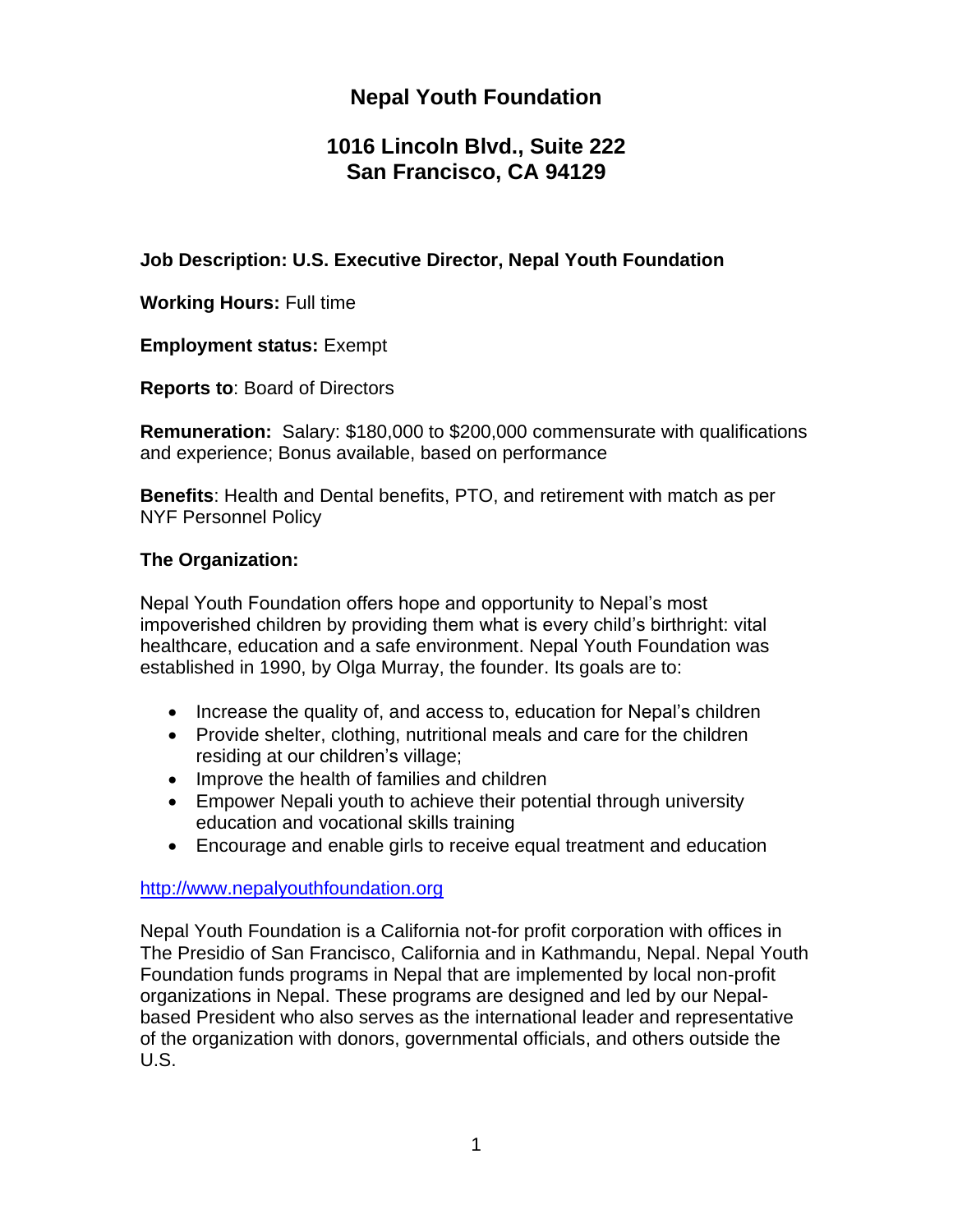## **The Position:**

We are seeking an experienced U.S. Executive Director to advance our mission and impact. The U.S. Executive Director and the President each report directly to the Board of Directors with distinct responsibilities. In addition, each has a demonstrated commitment to supporting the other so that the organization can thrive and grow. Together, the President and U.S. Executive Director work to ensure that NYF's staff, donors, and partners worldwide enjoy the collective sense of purpose and joy that comes from being deeply engaged in and recognized for accomplishing meaningful, impactful work.

Because the position has primary responsibility for U.S, fundraising and operations, the successful U.S. Executive Director will have a strong background in fundraising, nonprofit management, and international development. The U.S, ED should be passionate about human rights and children in the developing world; be able to work successfully in a cross-cultural environment; have strong communication and presentation skills; and knowledge of non-profit accounting and financial/tax matters. Experience in South Asia, or with South-Asian partners, is a plus.

Specific responsibilities will include:

- (1) Supporting and regularly communicating with the President to provide information and support for all operations of the organization.
- (2) Leading U.S.-based fundraising efforts and donor stewardship, which includes fostering a "culture of philanthropy" in the organization and setting ambitious but achievable goals for increasing gifts from foundations and major donors.
- (3) Overseeing all accounts receivables and payables, working closely with the President, Board Treasurer and accountant as required.
- (4) Managing existing U.S. staff and hiring as needed with a commitment to creating an inclusive and respectful work environment. This staff may include one or more development professionals who are responsible for grant and report writing and donor prospecting and stewardship; a financial/accounting professional responsible for maintaining books; and other staff responsible for communications and public relations, social media outreach, management of the donor database and donation acknowledgments. One or more of these positions may, alternatively, be outsourced, but under the management of the U.S. Executive Director.
- (5) Reviewing existing and new programs with the President and board of directors to ensure there are sufficient resources to support these programs and, when there are not, working with the President and board to develop a plan to achieve the necessary fundraising.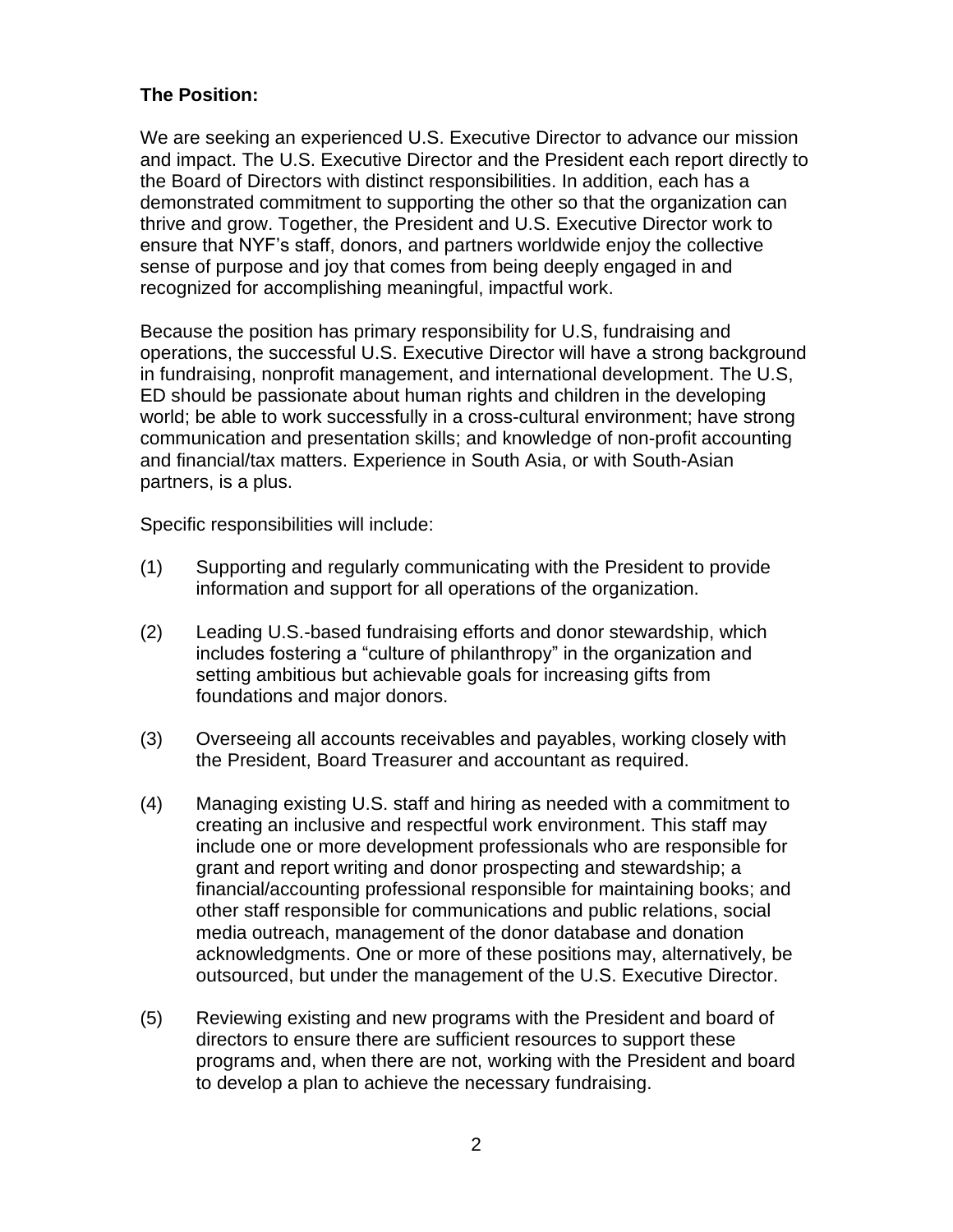- (6) Supporting the President with the stewardship or growth of international donors and chapters, including attending international donor events as requested by the President.
- (7) Overseeing all financial reporting to donors, the Board of Directors, oversight of the timely preparation of tax reporting to all applicable governmental agencies (Federal, State and local) in the U.S., and coordination with auditors, as applicable.
- (8) Overseeing all U.S.-based contracts, ensuring that they are approved by the Board of Directors in advance when necessary.
- (9) In partnership with the President, designing and implementing a media/communications campaign to ensure NYF's goals, needs and successes are widely shared.
- (10) Serving the Board of Directors by, among matters, the following:
	- Keeping it apprised of all fundraising and operations in the U.S.
	- Providing monthly executive briefings and participating in regular monthly executive committee conferences with the President and Board Chair or other designated board members;
	- Preparing materials for quarterly board meetings, and circulating them sufficiently in advance;
	- Working closely with the Board Chair and other officers, committee members, and the President, to prepare budgets and financial reports;
	- Supporting the President in preparing and presenting the annual global budget following the schedule prepared by the Board;
	- Preparing and presenting the U.S. annual work plan, calendar and fundraising goals before the start of the new fiscal year; and
	- Partnering with the President and Board to develop/renew strategic plans as necessary.
- (11) Overseeing the planning and execution of donor events in the United States.

#### **Other Matters**

The successful candidate must also possess a valid passport and a willingness and ability to travel both domestically and internationally on occasion.